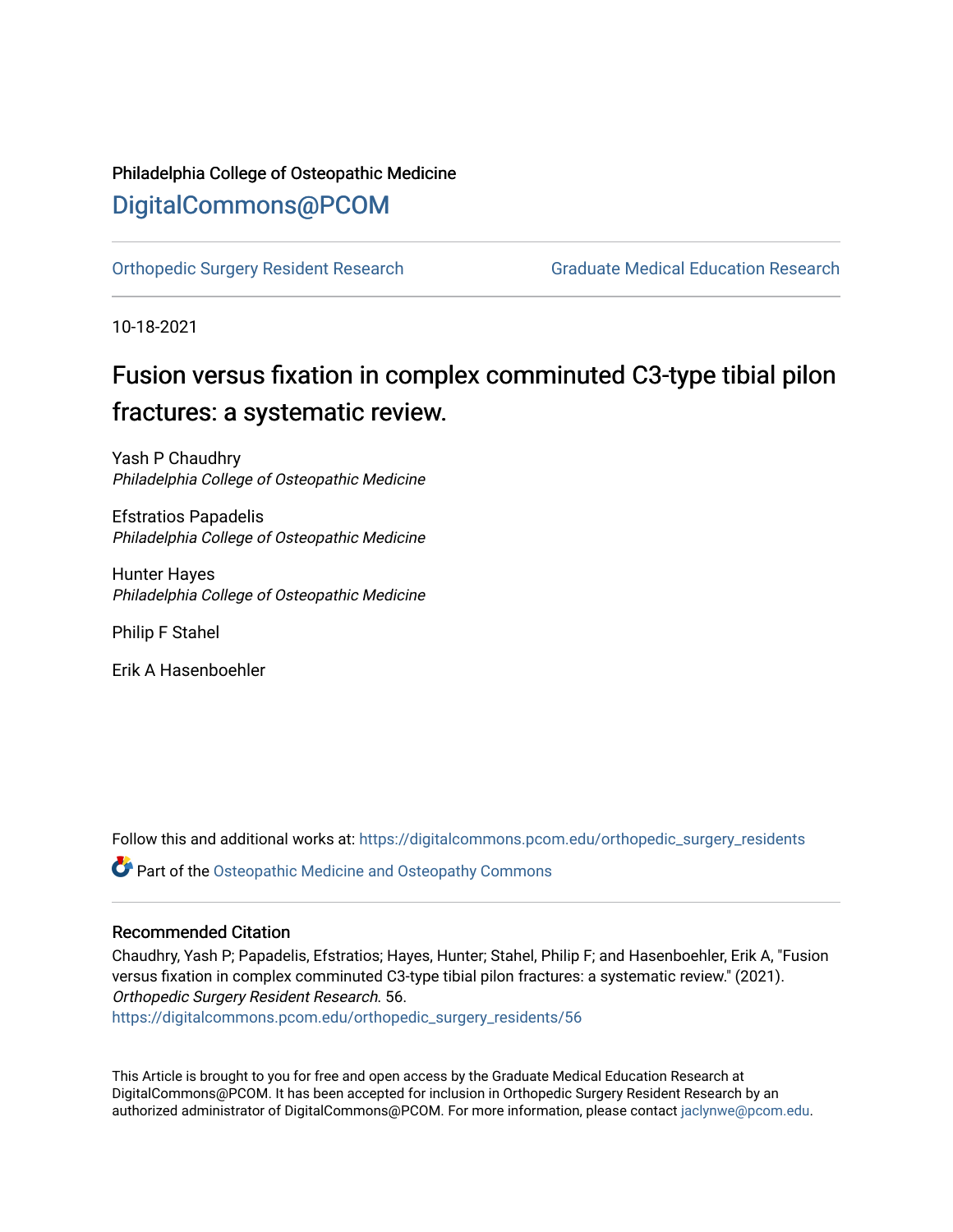# Fusion versus fixation in complex comminuted C3-type tibial pilon fractures: a systematic review

Yash P. Chaudhry<sup>1</sup>, Efstratios Papadelis<sup>1</sup>, Hunter Hayes<sup>1</sup>, Philip F. Stahel<sup>2</sup> and Erik A. Hasenboehler<sup>3\*</sup>

#### Abstract

**Background:** Comminuted intra-articular tibial pilon fractures can be challenging to manage, with high revision rates and poor functional outcomes. This study reviewed [1] treatment, complications, and clinical outcomes in studies of complex comminuted tibial pilon fractures (type AO43-C3); and [2] primary ankle arthrodesis as a management option for these types of complex injuries.

Methods: A systematic literature search was performed on PubMed from 1990 to 2020 to determine complications and outcomes after staged fracture fixation and primary ankle joint arthrodesis for comminuted C3-type tibial pilon fractures.

The search was conducted in compliance with the PRISMA guidelines, using the following MeSH terms: "tibial pilon"/"pilon fracture"/"plafond fracture"/"distal tibial"/"43-C3"/"ankle fracture"/"ankle fusion"/"primary ankle arthrodesis"/"pilon fracture staged"/"pilon external fixation" and "pilon open reduction internal fixation." Inclusion criteria were restricted to original articles in English language on adult patients ≥18 years of age. Eligibility criteria for retrieved publications were determined using a "PICO" approach (population, intervention/exposure, comparison, outcomes). Weighted analysis was used to compare treatment groups on time to definitive treatment, follow-up time, range of motion, fracture classification, and complications.

Results: The systematic literature review using the defined MeSH terms yielded 72 original articles. Of these, 13 articles met the eligibility criteria based on the PICO statements, of which 8 publications investigated the outcomes of a staged fixation approach in 308 cumulative patients, and 5 articles focused on primary ankle arthrodesis in 69 cumulative patients. For staged treatment, the mean wound complication rate was 14.6%, and the malunion/ nonunion rate was 9.9%. For primary arthrodesis, the mean wound complication rate was 2.9%, and the malunion/ nonunion rate was 2.9%. After risk stratification for fracture type and severity, the small cumulative cohort of patients included in the primary arthrodesis publications did not provide sufficient power to determine a clinically relevant difference in complications and long-term patient outcomes compared to the staged surgical fixation group.

**BMC** 

Full list of author information is available at the end of the article

#### © The Author(s), 2021 **Open Access** This article is licensed under a Creative Commons Attribution 4.0 International License, which permits use, sharing, adaptation, distribution and reproduction in any medium or format, as long as you give appropriate credit to the original author(s) and the source, provide a link to the Creative Commons licence, and indicate if changes were made. The images or other third party material in this article are included in the article's Creative Commons licence, unless indicated otherwise in a credit line to the material. If material is not included in the article's Creative Commons licence and your intended use is not permitted by statutory regulation or exceeds the permitted use, you will need to obtain permission directly from the copyright holder. To view a copy of this licence, visit [http://creativecommons.org/licenses/by/4.0/.](http://creativecommons.org/licenses/by/4.0/) The Creative Commons Public Domain Dedication waiver [\(http://creativecommons.org/publicdomain/zero/1.0/](http://creativecommons.org/publicdomain/zero/1.0/)) applies to the data made available in this article, unless otherwise stated in a credit line to the data.

Chaudhry et al. Patient Safety in Surgery (2021) 15:35 https://doi.org/10.1186/s13037-021-00298-2







<sup>\*</sup> Correspondence: [eahtrauma@icloud.com](mailto:eahtrauma@icloud.com) <sup>3</sup>

<sup>&</sup>lt;sup>3</sup>Department of Orthopaedic Surgery, The Johns Hopkins University, Johns Hopkins Bayview Medical Center, 4940 Eastern Ave. #A667, Baltimore, MD 21224, USA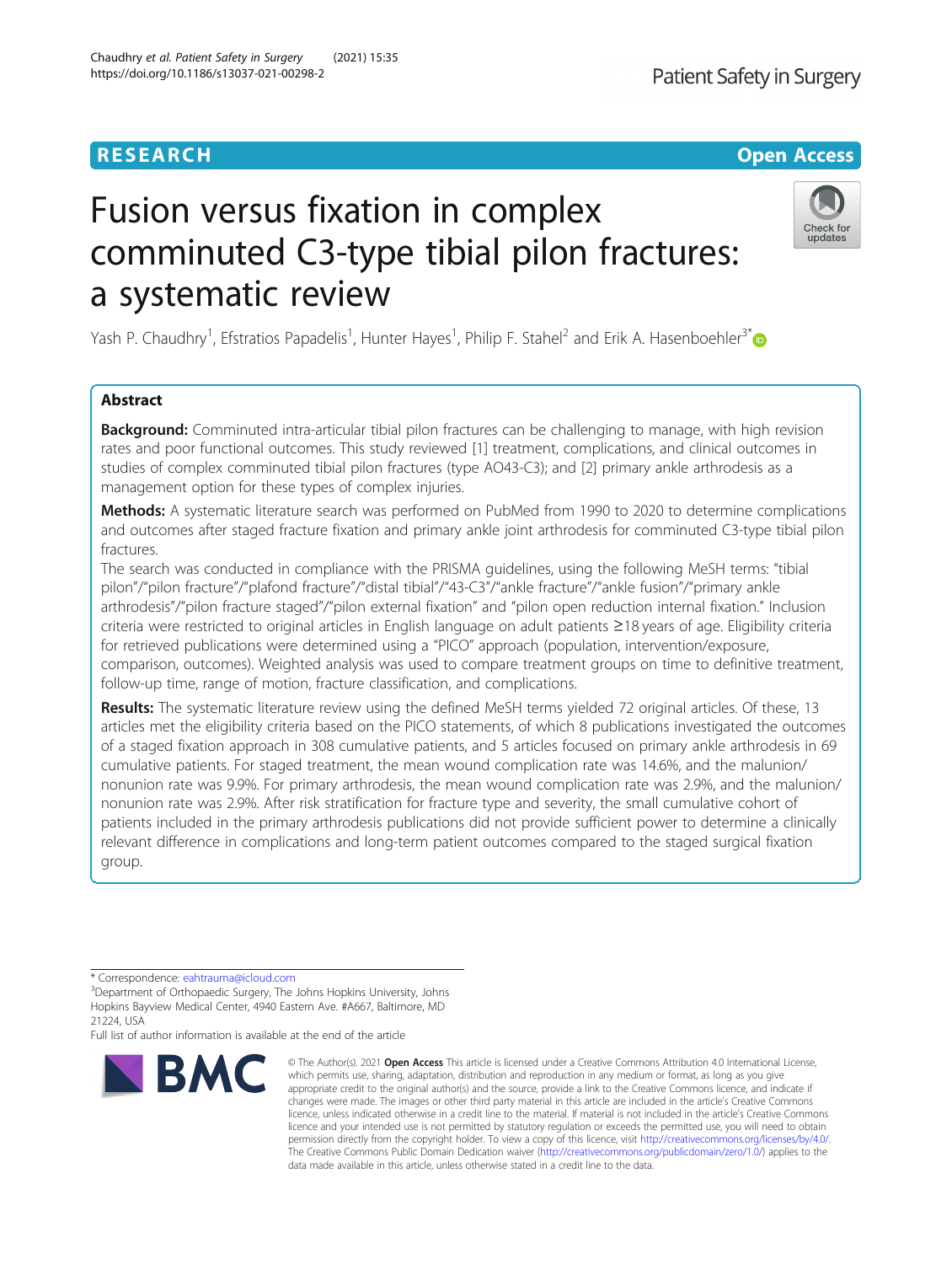**Conclusions:** At present, there is insufficient evidence in the published literature to provide quidance towards consideration of ankle arthrodesis for complex comminuted C3-type tibial pilon fractures, compared to the standard treatment by staged surgical fracture fixation.

Keywords: Tibial pilon fracture, Primary ankle arthrodesis, Staged surgical fixation, Patient outcomes, Post-traumatic osteoarthritis, Complications

#### **Background**

Tibial pilon fractures are complex injuries that typically result from high-energy trauma mechanisms, e.g. axial compression or shearing injuries from motor vehicle accidents or falls from heights [\[1](#page-8-0)]. Accounting for less than 10% of all tibial fractures  $[2, 3]$  $[2, 3]$  $[2, 3]$  $[2, 3]$ , they can be challenging to manage because of the reconstruction needed of the involved articular surface and adjacent metaphysis and fibula fracture which is observed in up to 85% of cases.

Several classification systems allow comparison among different series and help guide clinical decision making. The AO/OTA Classification system [\[4](#page-8-0), [5\]](#page-8-0) is the most comprehensive system for categorizing pilon fractures, organizing them according to the degrees of articular surface involvement and comminution [[6,](#page-8-0) [7](#page-8-0)]. Type AO 43-C3 fractures, which have a high degree of comminution and extensive intra-articular involvement, are the most challenging because of the severe disruption to the articular surface and the associated soft tissue injury  $[3, 8-11]$  $[3, 8-11]$  $[3, 8-11]$  $[3, 8-11]$  $[3, 8-11]$  $[3, 8-11]$  $[3, 8-11]$ .

Studies  $[1-3, 8, 12]$  $[1-3, 8, 12]$  $[1-3, 8, 12]$  $[1-3, 8, 12]$  $[1-3, 8, 12]$  $[1-3, 8, 12]$  $[1-3, 8, 12]$  $[1-3, 8, 12]$  have shown that complications and outcomes are closely associated with the degree of injury, especially that of soft tissues. Therefore, the goal of treatment is not only to stabilize the fracture and reduce the joint anatomically, but to preserve the soft tissue envelope  $[1-3, 8]$  $[1-3, 8]$  $[1-3, 8]$  $[1-3, 8]$  $[1-3, 8]$  $[1-3, 8]$ . This concept has led to recommendations of a staged procedure especially for high-energy AO 43-C2 and AO 43-C3 injuries; initial external fixation (with or without internal fixation of the fibula) to allow soft tissue resting followed by open reduction and internal fixation (ORIF) 10 to 14 days later  $[10-15]$  $[10-15]$  $[10-15]$  $[10-15]$ .

Regardless of the fixation method used to treat pilon fractures, a substantial percentage of patients develop complications postoperatively, including wound infection, osteomyelitis, nonunion, and post-traumatic osteoarthritis (PTOA) [\[10](#page-8-0)]. Although operative techniques and complication rates in pilon fractures have improved, the reported complication rates may lead to the erroneous conclusion that the outcomes for these injuries are substantially better than what is experienced clinically. These complications have the potential to result in long hospital stays, need for additional surgeries (e.g., secondary arthrodesis), prolonged pain control, nonweightbearing periods and absence from work.

The hypothesis of the present study was to review the literature of the past 30 years to assess treatment modalities, complications, and clinical outcomes for AO 43-C3 tibial fractures treated with a staged approach, versus primary arthrodesis to compare the outcomes between these 2 patient populations and to determine if primary arthrodesis can be a definitive treatment option for these fractures.

#### **Methods**

#### Literature review process

This study was conducted in accordance with the Preferred Reporting Items for Systematic Reviews and Meta-Analyses (PRISMA) guidelines [\[16](#page-9-0)]. The authors searched the PubMed database for articles from January 1990 through June 2020 containing any of the following MeSH terms or combinations thereof: "tibial pilon," "pilon fracture," "plafond fracture," "distal tibial," "43-C3," "ankle fracture," "ankle fusion," "primary ankle arthrodesis," "pilon fracture staged," "pilon external fixation," and "pilon open reduction internal fixation." Studies were considered eligible and included in the review if they met the following criteria, designed through the population, intervention/exposure, comparison, and outcome (PICO) approach [\[17](#page-9-0)]:

- 1. Population: adult patients who underwent surgery for AO 43-C3 tibial pilon fractures
- 2. Intervention/Exposure: randomized controlled trials (RCTs), prospective cohort studies, and retrospective cohort studies examining outcomes of operative fixation of AO 43-C3 tibial pilon fractures with either staged treatment or primary arthrodesis
- 3. Comparison: outcomes for patients receiving staged treatment versus primary arthrodesis
- 4. Outcomes: outcome measures included rates of malunion, nonunion, wound infection, pain from implant, development of PTOA, amputation, secondary ankle arthrodesis, as well as ankle range of motion

#### PICO question 1

In adult patients with AO 43-C3 type tibial pilon fractures, should primary arthrodesis be performed (versus staged treatment) to decrease rates of short-term complications in the form of malunion, nonunion, wound infection, and hardware-related pain?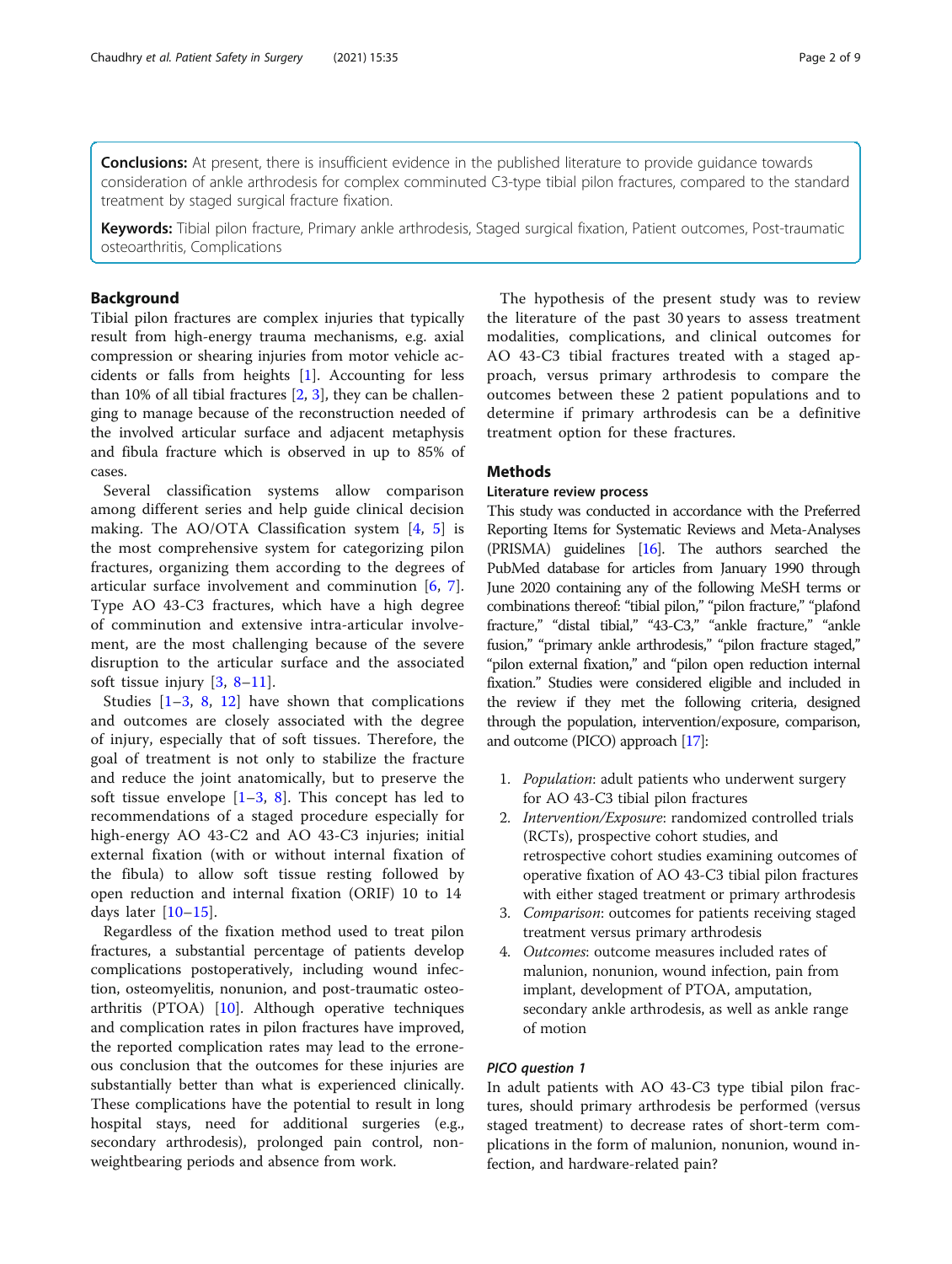#### PICO question 2

In adult patients with AO 43-C3 type tibial pilon fractures, should primary arthrodesis be performed (versus staged treatment) to decrease rates of long-term complications in the form of development of PTOA, requirement for amputation or secondary ankle arthrodesis, and improved ankle range of motion?

Other exclusion criteria included animal and in vitro studies, articles published in languages other than English, case reports and case series of fewer than 5 patients, studies that used the Ruedi-Allgower [[18](#page-9-0)] rather than the AO classification system, articles that pooled their data without clearly distinguishing among specific outcomes of different fracture patterns, and articles missing clear outcome parameters or follow-up information.

Abstracts and full-text manuscripts were screened and reviewed by three authors independently (YPC, HH, EP). Any discrepancies found were resolved by cross review and discussion among the authors until consensus was reached.

#### Risk of Bias assessment

The risk of bias was assessed within each study using the methodological index for non-randomized studies (MINORS) criteria [\[19](#page-9-0)]. The MINORS criteria is graded on a scale of 16 for noncomparative studies and 24 for comparative studies, and has demonstrated good testretest reliability and internal consistency in the examination of non-randomized studies in meta-analyses and systematic reviews [\[19\]](#page-9-0).

#### Statistical analysis

The authors classified treatment groups in the included studies according to the use of fusion procedures. Five studies [\[8,](#page-8-0) [20](#page-9-0)–[23\]](#page-9-0) used fusion procedures, 8 studies used other types of treatment [\[3](#page-8-0), [15](#page-9-0), [24](#page-9-0)–[29\]](#page-9-0) (Table [1](#page-4-0)). Weighted analysis, using sample sizes reported in each article, was used to compare these 2 patient groups on key indices. These indices were time to definitive treatment, follow-up time, range of motion, fracture classification (fracture type and open vs closed), and presence of complications.

#### Results

The PICO questions addressed in this study were to evaluate the effectiveness of primary arthrodesis as a treatment option in AO 43-C3 type tibial pilon fractures as an alternative to staged treatment in reducing the rates of postoperative short-term complications and poor long-term outcomes. The initial MeSH keyword search yielded 72 original articles, 29 of which were eliminated based on the exclusion criteria (Fig. [1\)](#page-5-0). The full-length manuscripts of the remaining 43 articles were included for review. None of the 43 articles had complete information in all the PICO categories investigated (Table [1](#page-4-0)). For articles reporting a staged surgical fixation approach, the most common reason for exclusion from the final review was the lack of differentiation in reported outcomes with regard to AO-OTA fracture type and status of the skin (open vs closed fractures), which accounted for the exclusion of 30 articles. In these articles, the outcomes were reported as the total number of the complication of interest for 1 treatment group compared with another treatment group, but without distinction as to whether the complication occurred in AO 43-C1 or AO 43-C3 injury or the status of the skin at the time of injury. The remaining 13, with 8 articles reporting a staged approach [\[3](#page-8-0), [15](#page-9-0), [24](#page-9-0)–[29](#page-9-0)] and 5 articles pertaining to primary arthrodesis  $[8, 20-23]$  $[8, 20-23]$  $[8, 20-23]$  $[8, 20-23]$  $[8, 20-23]$  were evaluated and analyzed. The 13 studies examined in this review included 377 total fractures, 228 of which involved AO 43-C3 pilon fractures.

Compared with cases treated without fusion, those treated with fusion had a significantly lower proportion of C1/C2 fractures ( $P < .001$ ), but a higher proportion of C3 fractures (92.8% vs. 53.2%) ( $P < .001$ ). The fusion cohort also had a significantly higher period of follow-up  $(P=.013)$  (Table [2](#page-5-0)). There were no statistically significant differences between these two cohorts with regards to time to definitive treatment  $(P=.063)$  or proportion of open fractures ( $P = .594$ ). None of the 13 studies examined all the assessed variables in this review. Only one of the studies was a comparative study  $[23]$ , the rest were case series.

#### PICO question 1: short-term complications

Twenty-seven cases from the reviewed studies involved the development of malunion/nonunion and 49 involved wound problems/infection or pain from implant. The fusion cohort had a significantly lower proportion of cases involving wound issues or symptomatic hardware  $(P = .049)$ , but no significant differences were observed in the rates of malunion/nonunion between the two cohorts ( $P = .085$ ).

#### PICO question 2: long-term complications

Forty cases were noted to have developed PTOA; however all of these were observed in the staged treatment cohort as this was not recorded for any of the arthrodesis cases reviewed. Three cases involved the need for subsequent amputation of the affected extremity during the follow-up period; all three were in the staged treatment cohort as well (0.08% incidence).

#### Risk of Bias assessment

Of the noncomparative studies, the mean MINORS score was 10.2 (standard deviation 1.7). The single comparative study by Beckwitt et al. had a MINORS score of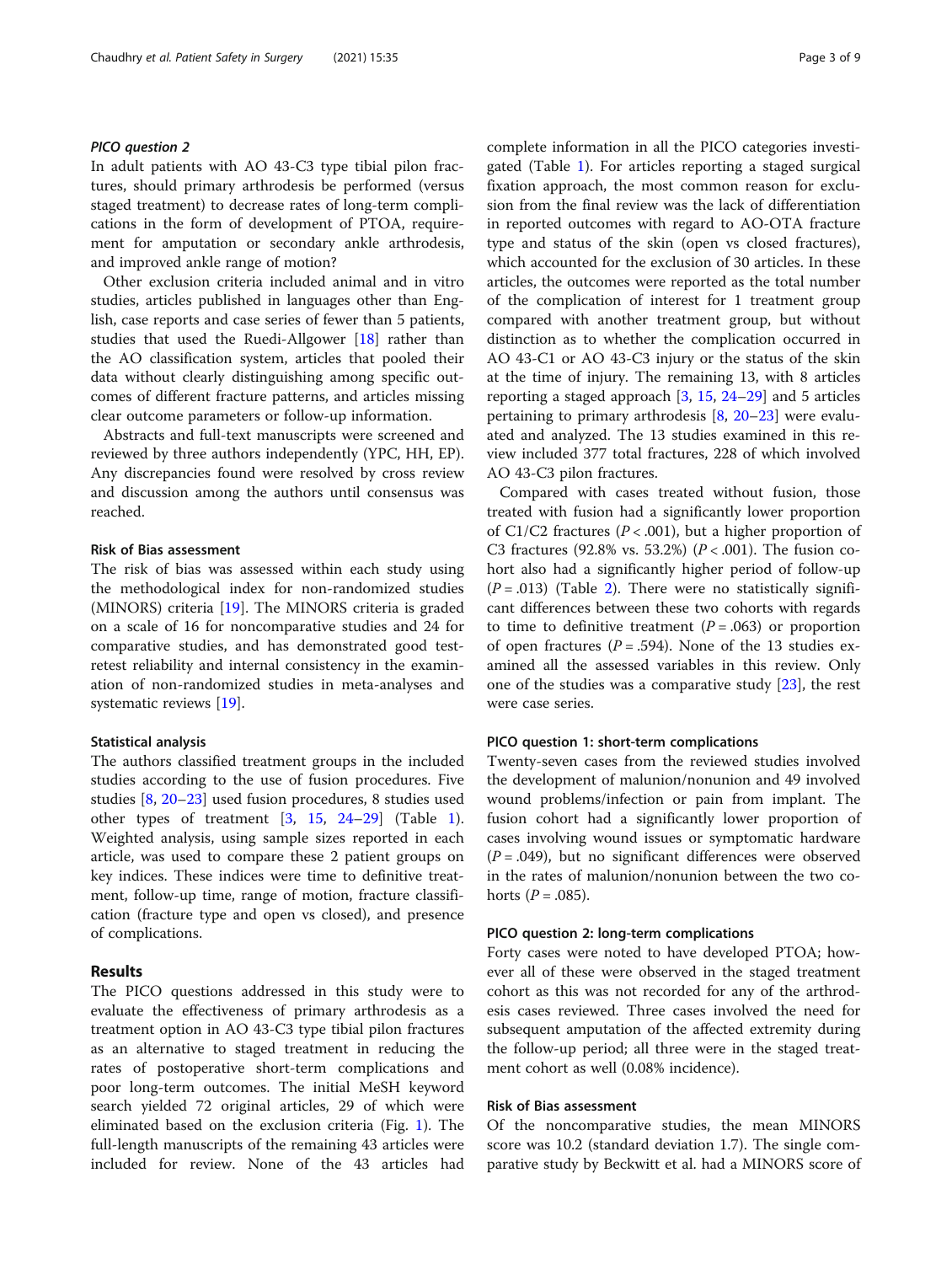<span id="page-4-0"></span>Table 1 Studies of AO-43C Tibial Pilon Fractures Treated with Primary Arthrodesis or Staged Treatment Using the AO/Orthopedic Trauma Association Classification System

| Study                            | <b>Treatment</b>                                                             | Mean<br>Time to<br><b>Definitive</b><br><b>Treatment</b> | Fxs(n) AO/OTA | 43 Fx<br><b>Type</b><br>(N) |        | Open<br>Fxs<br>(n) |                         | Complications    |                      | Amp<br>(n)     | Mean<br><b>ROM</b><br>(°) | Secondary<br>Fusion (n) | Mean<br>Follow-<br>up<br>(mo) |
|----------------------------------|------------------------------------------------------------------------------|----------------------------------------------------------|---------------|-----------------------------|--------|--------------------|-------------------------|------------------|----------------------|----------------|---------------------------|-------------------------|-------------------------------|
|                                  |                                                                              | (d)                                                      |               | C <sub>2</sub>              | C1/ C3 |                    | MU/<br><b>NU</b><br>(n) | W/<br>I/P<br>(n) | PTOA(n) <sup>a</sup> |                |                           |                         |                               |
| Beaman<br>and<br>Gellman<br>[20] | Temporary ex fix followed by<br>primary arthrodesis                          | 15                                                       | 12            | $\circ$                     | 12     | 5                  | $\circ$                 | $\mathbf{1}$     | <b>NR</b>            | $\overline{0}$ | <b>NR</b>                 | $\overline{0}$          | 24                            |
| Borens<br>et al. $[3]$           | 2-Staged, minimally invasive<br>anterior approach                            | 11.3                                                     | 17            | 9                           | 8      | 3                  | $\mathbf 0$             | 6                | 8                    | $\mathbf 0$    | 30                        | 1                       | 17                            |
| Bozic et al.<br>[8]              | Temporary ex fix followed by<br>primary arthrodesis                          | 140                                                      | 15            | $\mathbf{0}$                | 15     | 8                  | $\circ$                 | $\mathbf{1}$     | <b>NR</b>            | $\mathbf 0$    | <b>NR</b>                 | $\mathbf 0$             | 39                            |
| [28]                             | Grose et al. 2-Staged, lateral approach                                      | <b>NR</b>                                                | 43            | 8                           | 27     | 18                 | $\overline{4}$          | 9                | <b>NR</b>            | $\circ$        | 43                        | 0                       | 13.7                          |
| McCann<br>et al. [29]            | Primary ORIF or 2-staged                                                     | 13.6                                                     | 48            | 29                          | 6      | 3                  | 1                       | 9                | 5                    | <b>NR</b>      | <b>NR</b>                 | <b>NR</b>               | 9.1                           |
| Morgan<br>et al. [21]            | Temporary ex fix followed by<br>late primary arthrodesis                     | 280                                                      | 6             | $\mathbf 0$                 | 5      | $\overline{4}$     | $\circ$                 | $\mathbf 0$      | <b>NR</b>            | $\mathbf 0$    | <b>NR</b>                 | 0                       | 35                            |
| Sirkin<br>et al. $(15)^{b}$      | 2-Staged, ex fix followed by<br>ORIF (closed)                                | 12.7                                                     | 22            | 14                          | 42     | 22                 | <b>NR</b>               | 6                | <b>NR</b>            | $\mathbf 0$    | <b>NR</b>                 | $\mathbf 0$             | <b>NR</b>                     |
|                                  | 2-Staged, ex fix followed by<br>ORIF (open)                                  | 14                                                       | 34            |                             |        | 34                 | <b>NR</b>               | $\overline{4}$   | <b>NR</b>            | 1              | <b>NR</b>                 | $\mathbf{1}$            | <b>NR</b>                     |
| Zelle et al.<br>$[22]$           | Temporary ex fix followed by<br>primary arthrodesis                          | 22                                                       | 20            | $\overline{4}$              | 16     | 5                  | $\mathbf{1}$            | $\mathbf{1}$     | <b>NR</b>            | $\mathbf 0$    | <b>NR</b>                 | 0                       | 86                            |
| Guan et al.<br>$[25]$            | 2-staged                                                                     | 19                                                       | 13            | 0                           | 13     | 3                  | $\overline{2}$          | $\mathbf 0$      | <b>NR</b>            | <b>NR</b>      | 28                        | <b>NR</b>               | 32                            |
| Chen et al.<br>$[24]$            | 3-staged (ex fix, ORIF posterior<br>column, ORIF anterior/medial<br>columns) | 12                                                       | 25            | $\mathbf 0$                 | 25     | 3                  | $\mathbf{0}$            | $\overline{2}$   | $\overline{2}$       | <b>NR</b>      | <b>NR</b>                 | 0                       | 24.4                          |
| Wang et al.<br>$[26]$            | Temporary ex fix followed by<br>ORIF (vacuum sealing<br>drainage)            | 14.3                                                     | 16            | 6                           | 10     | <b>NR</b>          | $\circ$                 | $\overline{0}$   | $\mathbf{0}$         | $\overline{0}$ | R                         | <b>NR</b>               | 23.3                          |
| Leonetti<br>et al. [27]          | Ex fix vs. ORIF                                                              | <b>NR</b>                                                | 71            | 9                           | 14     | 20                 | 13                      | 9                | 14                   | <b>NR</b>      | <b>NR</b>                 | <b>NR</b>               | 36                            |
| Beckwitt<br>et al. [23]          | Primary ORIF and primary<br>arthrodesis                                      | <b>NR</b>                                                | 35            | $\mathbb O$                 | 35     | 9                  | 6                       | $\mathbf{1}$     | 11                   | <b>NR</b>      | <b>NR</b>                 | $\mathbf{1}$            | 73.7                          |
| Total or<br>weighted<br>mean     |                                                                              | 16.1                                                     | 377           | 79                          | 228    | 103                | 27                      | 49               | 40                   | 3              | 37.3                      | 3                       | 33.2                          |

Amp, amputation; Fxs, fractures; ex fix, external fixation; MU/NU, malunion, nonunion; NR, not reported; ORIF, open reduction and internal fixation; ROM, range of motion; W/I/P, wound problem, infection, or pain from implant

<sup>a</sup> Symptomatic or radiographic

<sup>b</sup> Two fracture groups reported separately—closed and open—with 56 fractures in 53 patients

19. Results of the MINORS scoring is summarized on Table [3.](#page-6-0)

#### **Discussion**

Tibial pilon fractures resulting from high-energy mechanisms typically involve substantial comminution and soft tissue injury. Over the years, several treatment methods have been used for the management of these fractures [\[30](#page-9-0)–[32\]](#page-9-0). Although there is no standardized method of fixation [\[33\]](#page-9-0),

most surgeons favor a staged approach to allow resolution of soft tissue swelling, which typically involves temporary ankle-bridging external fixation with or without fibular internal fixation followed by definitive ORIF  $[8, 10-15]$  $[8, 10-15]$  $[8, 10-15]$  $[8, 10-15]$  $[8, 10-15]$  $[8, 10-15]$ . The current study's aim was to determine, on the basis of a review of the current literature, whether primary ankle arthrodesis is a reasonable alternative treatment choice to staged ORIF for AO43-C3 fractures. Although our qualitative synthesis demonstrated no differences in any of the observed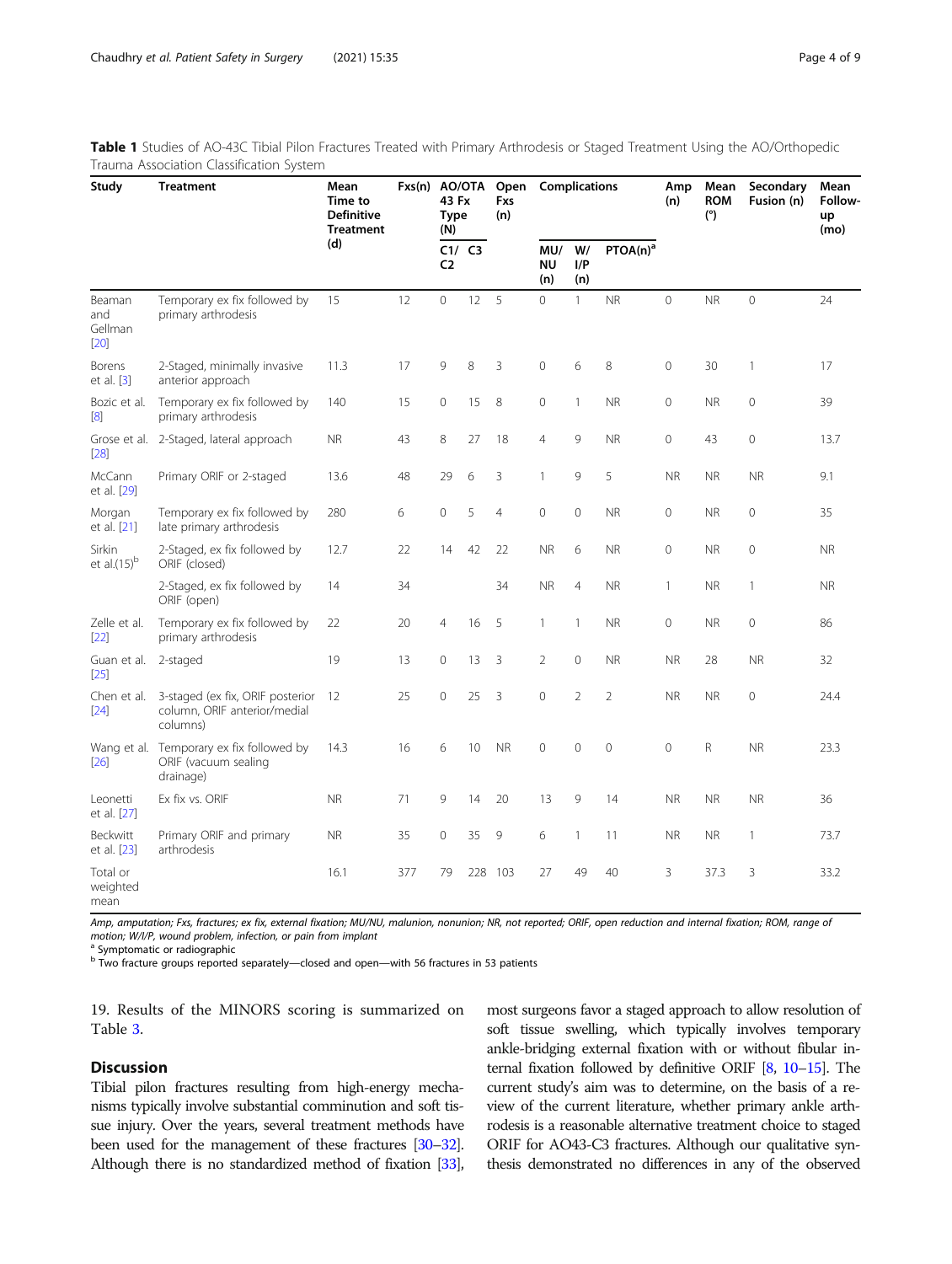<span id="page-5-0"></span>

outcomes other than a tendency towards decreased shortterm complications (wound complications, infection, or hardware pain) with arthrodesis, there was insufficient evidence to allow for any definitive conclusion. The authors found that there are relatively few quality data reported in the literature regarding the management of AO 43-C3 fractures. None of the studies reviewed had complete data, there was a lack of homogeneity in outcomes reporting, and most studies did not adequately distinguish among fracture types or report complete data on complications. Additionally, data on primary ankle arthrodesis are limited compared with staged ORIF and with all of these articles reporting only relatively small numbers of cases.

#### PICO question 1: short-term complications

Using primary arthrodesis for severely comminuted pilon fractures is not a novel concept. Beckwitt et al. examined the differences in patient outcomes between primary arthrodesis and primary ORIF in AO-43C3 pilon fractures and found that patients treated with the arthrodesis approach had a lower rate of nonunion [\[23](#page-9-0)]. While this study was notable in that the average follow-up was 73.7 months, like the other studies included in this review, it did not have a treatment arm involving staged treatment (primary ORIF was the comparator group). Zelle et al. [\[22](#page-9-0)] assessed 20 patients who underwent blade plate ankle

|                                                 | <b>Primary Arthrodesis</b><br>$(n = 69$ patients) | <b>Staged Treatment</b><br>$(n = 308$ patients) | P Value |
|-------------------------------------------------|---------------------------------------------------|-------------------------------------------------|---------|
| Number of publications                          | 5                                                 | 8                                               | N/A     |
| Time to definitive treatment, days <sup>a</sup> | 82.02 (44.48)                                     | 13.58 (0.68)                                    | .063    |
| Follow-up time, months <sup>a</sup>             | 59.82 (11.85)                                     | 25.89 (5.45)                                    | .013    |
| Range of motion, degrees <sup>a</sup>           | <b>NA</b>                                         | 37.30 (2.44)                                    | N/A     |
| Open fracture <sup>b</sup>                      | 39.1                                              | 37.8                                            | .594    |
| Complications                                   |                                                   |                                                 |         |
| Malunion/non-union <sup>b</sup>                 | 2.9                                               | 9.9                                             | .085    |
| Wound problem/infection/painb                   | 5.7                                               | 14.6                                            | .049    |
| <b>PTOA</b> b                                   | <b>NA</b>                                         | 20.4                                            | 1.00    |
| Amputation <sup>b</sup>                         | 0                                                 | 0.08                                            | 1.00    |

Table 2 Comparison of primary arthrodesis and staged treatment for AO 43-C Tibial Pilon Fractures

N/A, not applicable

a Expressed as mean (±SEM)

b Expressed as percentage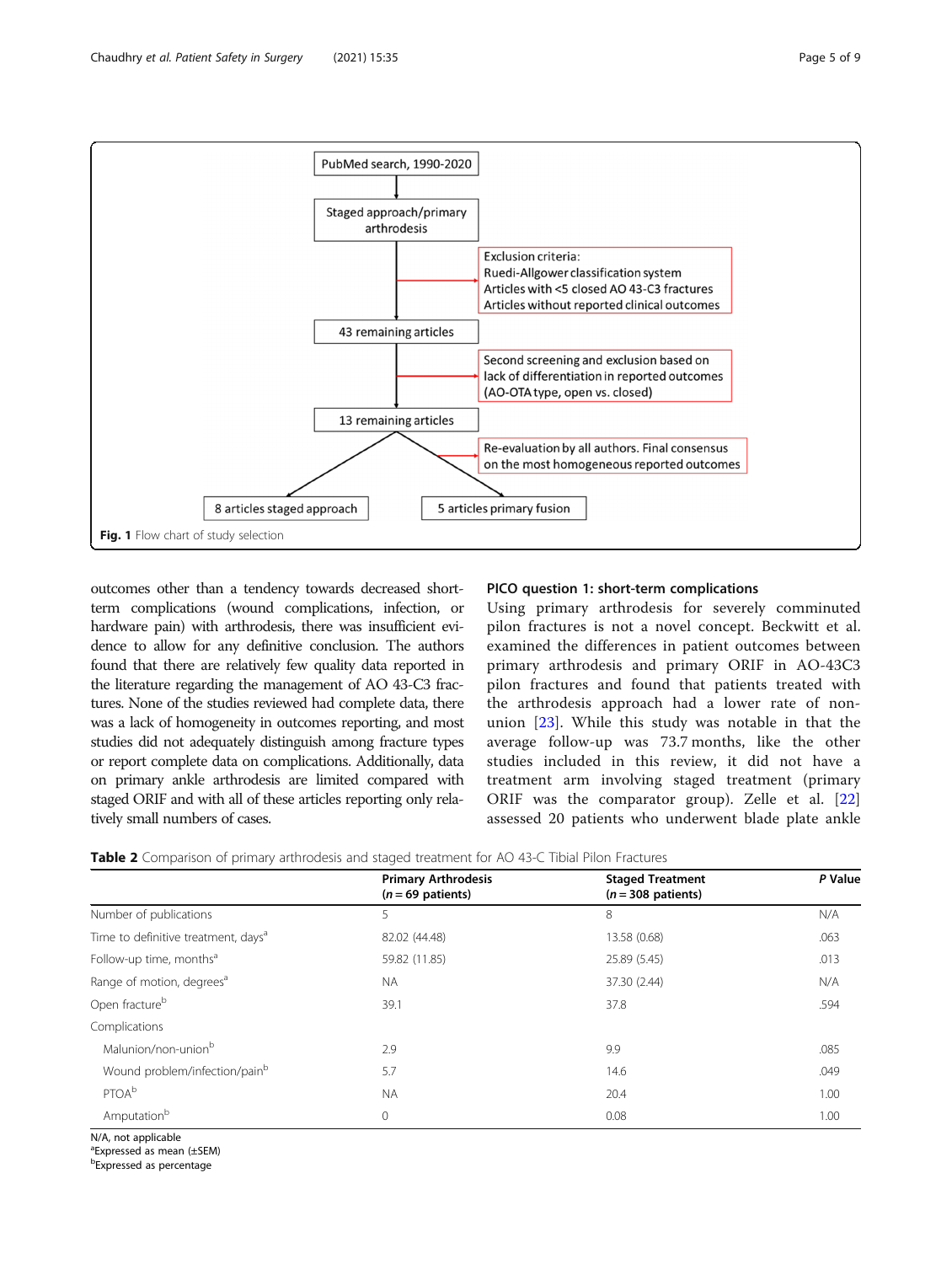<span id="page-6-0"></span>

|                          |                                        |                          |                         |                                   |                         |                                       |                          |                        | Table 3 Quality assessment of non-randomized studies using the Methodological Index for Non-Randomized Studies (MINORS) |                             |                        |                                             |                                       |
|--------------------------|----------------------------------------|--------------------------|-------------------------|-----------------------------------|-------------------------|---------------------------------------|--------------------------|------------------------|-------------------------------------------------------------------------------------------------------------------------|-----------------------------|------------------------|---------------------------------------------|---------------------------------------|
| Study                    | <b>MINORS</b><br>Score<br><b>Total</b> | Clearly<br>Stated<br>Aim | Consecutive<br>Patients | Prospective<br>Collection<br>Data | Appropriate<br>Endpoint | Evaluation of<br>Unbiased<br>Endpoint | Appropriate<br>Follow Up | Loss to<br>Follow<br>å | Calculation of<br>Sample Size<br>Prospective                                                                            | Standard<br>Control<br>Gold | Contemporary<br>Groups | Equivalence<br>of Groups<br><b>Baseline</b> | Statistical<br>Analyses               |
| Gellman<br>Beaman<br>and | $\supseteq$                            | $\sim$                   | $\sim$                  |                                   | $\sim$                  |                                       | $\sim$                   | $\sim$                 | $\circ$                                                                                                                 | I                           |                        | ı                                           | I                                     |
| Borens<br>et al          |                                        |                          | $\sim$                  |                                   |                         |                                       | $\sim$                   | $\sim$                 | $\circ$                                                                                                                 | ı                           | I                      | T                                           | I                                     |
| Bozic<br>et al           | $\infty$                               |                          | $\circ$                 |                                   |                         |                                       | $\scriptstyle\sim$       | $\scriptstyle\sim$     | $\circ$                                                                                                                 | $\mathbf{I}$                |                        | $\mathbf{I}$                                | $\begin{array}{c} \hline \end{array}$ |
| Grose<br>et al           | $\supseteq$                            | $\sim$                   | $\sim$                  |                                   |                         |                                       | $\sim$                   | $\sim$                 | $\circ$                                                                                                                 | J.                          | I                      | I                                           | I                                     |
| McCann<br>et al          | $\supseteq$                            |                          | $\sim$                  |                                   |                         |                                       | $\sim$                   | $\sim$                 | $\circ$                                                                                                                 | ı                           |                        | T                                           | I                                     |
| Morgan<br>et al          | $\overline{ }$                         |                          | $\circ$                 | O                                 |                         |                                       | $\sim$                   | $\sim$                 | $\circ$                                                                                                                 | $\mathbf{I}$                | J                      | Т                                           | $\mathsf{I}$                          |
| Sirkin<br>et al          | 0                                      |                          | $\sim$                  |                                   |                         |                                       | $\sim$                   |                        | $\circ$                                                                                                                 | т                           | I                      | I                                           | I                                     |
| $Z$ elle<br>et al        |                                        | $\sim$                   | $\sim$                  |                                   |                         |                                       |                          |                        | $\circ$                                                                                                                 | I                           | I                      | I                                           | I                                     |
| Guan<br>et al            | $\circ$                                |                          | $\sim$                  |                                   |                         |                                       |                          |                        | $\circ$                                                                                                                 | $\mathbf{I}$                | J                      | $\begin{array}{c} \hline \end{array}$       | J                                     |
| Chen<br>et al            | $\square$                              | $\sim$                   | $\sim$                  |                                   |                         |                                       | $\sim$                   | $\sim$                 | $\circ$                                                                                                                 | т                           | I                      | I                                           | I                                     |
| Wang<br>et al            | $\circ$                                |                          | $\sim$                  | $\circ$                           |                         |                                       |                          |                        | $\circ$                                                                                                                 | T                           | I                      | $\begin{array}{c} \hline \end{array}$       | $\begin{array}{c} \hline \end{array}$ |
| Leonetti<br>et al        | $\supseteq$                            | $\sim$                   | $\sim$                  |                                   |                         |                                       |                          | $\sim$                 | $\circ$                                                                                                                 | $\mathbf{I}$                | $\mid$                 | T                                           | $\mid$                                |

 $\mathcal{L}$ 

Beckwitt<br>et al.<sup>a</sup>

<sup>a</sup>Comparative study

 $\sim$ 

 $\leftarrow$ 

 $\scriptstyle\sim$ 

 $\leftarrow$ 

 $\sim$ 

 $\sim$ 

 $\sim$ 

 $\overline{a}$ 

 $\sim$ 

 $\sim$ 

 $\circ$ 

 $\sim$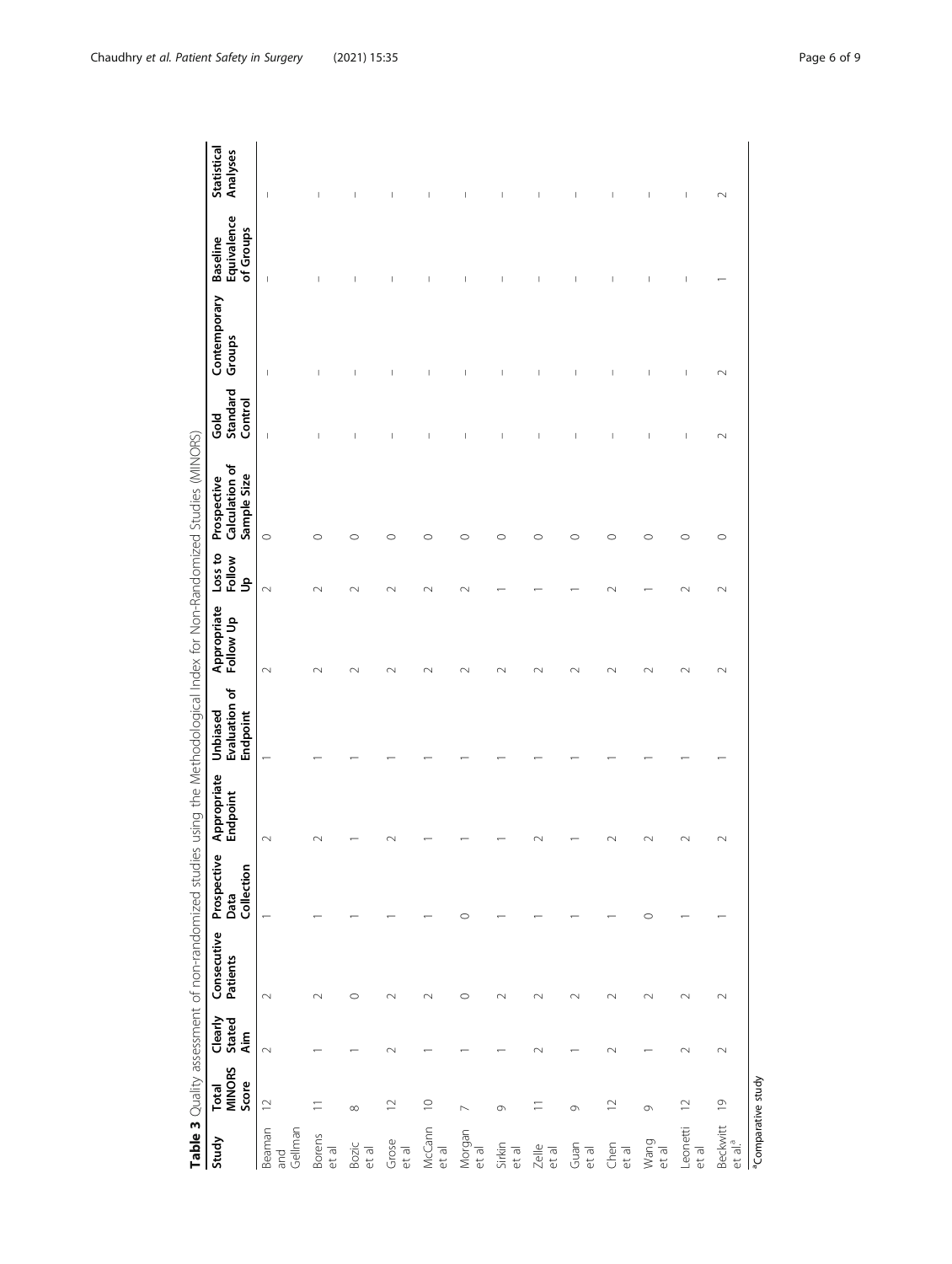fusion of comminuted tibial plafond fractures, and with a two-year follow-up reported no wound complications and only one incidence of nonunion. Bozic et al. [\[8](#page-8-0)] treated 15 severely comminuted AO 43-C3 fractures with primary tibiotalar arthrodesis using a fixed-angle blade plate, achieving ankle fusion at an average of 15 weeks (range, 10–21). No patient required secondary procedures to obtain union. Similar results had previously been reported by Morgan et al. [[21\]](#page-9-0) in a series of 6 patients, in which primary ankle fusion was obtained after a mean of 26 weeks (range, 20–34), without any reported incidences of malunion or nonunion. The rates of malunion and nonunion are crucial aspects of this discussion, as they are among the most consequential complications of complex tibial pilon fractures. The individual rates from these studies as well as our qualitative synthesis suggest promising results for arthrodesis so far in this regard with a 2.9% rate compared to 9.9% in the staged ORIF group. However, given the limited numbers in the available literature (only two reported nonunions among patients treated with arthrodesis from the studies included in this review), further investigation of the difference in rates of nonunion and malunion is warranted, particularly with regards to infectious versus noninfectious causes.

In a retrospective study of 63 patients, Beaman and Gellman [\[20\]](#page-9-0) reported on the outcomes of 13 patients treated over 2 years, whose highly comminuted tibial pilon fractures were treated with primary arthrodesis. The authors, who chose fusion based on clinical experience, theorized that primary ankle arthrodesis would expedite the patients' recovery and return to regular activity and improve clinical outcomes without the need for multiple procedures and long recovery times, as required with a staged approach. In their series, they were able to support their assumption with a high healing rate and good overall American Orthopaedic Foot and Ankle Society (AOFAS) functional score of 83 [\[34](#page-9-0)]. These findings are compatible with the functional score seen after ankle arthrodesis for osteoarthritis. Similar results were published by Zelle et al. [[22](#page-9-0)], who retrospectively reviewed 20 patients, all with AO 43-C3 fractures treated over a period of 17 years with primary arthrodesis. Their results were comparable to those of other primary arthrodesis studies, with very low soft tissue complication and nonunion rates and acceptably good outcomes, with all patients able to ambulate without assistive devices. These latest findings complement the outcome published by Hendrickx et al. [[35\]](#page-9-0) in 2011, who studied 66 ankle arthrodesis cases performed for various indications at a mean follow-up of 9 years. The authors found that 91% of their patients were satisfied with their achieved ankle condition, with an AOFAS score of  $67 \pm 12$  and an improved mental health perception according to the SF-36 score [[35\]](#page-9-0). On the basis of their findings, they suggested that ankle arthrodesis improves the quality of life for patients with end stage ankle osteoarthritis.

#### PICO question 2: long-term complications

Poor outcomes of pilon fractures is associated with the extent of articular surface involvement and cartilage damage and quality of the anatomical reduction of the fracture fragments  $[3, 8, 33, 36-38]$  $[3, 8, 33, 36-38]$  $[3, 8, 33, 36-38]$  $[3, 8, 33, 36-38]$  $[3, 8, 33, 36-38]$  $[3, 8, 33, 36-38]$  $[3, 8, 33, 36-38]$  $[3, 8, 33, 36-38]$  $[3, 8, 33, 36-38]$  $[3, 8, 33, 36-38]$ . This point has been highlighted by Anderson et al. [[36](#page-9-0)] and Marsh et al. [\[38](#page-9-0)], who emphasized the high incidence (up to 50%) of PTOA secondary to fractures of the distal tibial articular surface. Both studies reported a strict correlation  $(P < .01)$  between the development of PTOA and the high-energy injury and fracture pattern, with a 20-fold higher risk of developing osteoarthritis within 2 years after high-energy pilon fractures. Similarly, Horisberger et al. [[37\]](#page-9-0) addressed the link between the development of PTOA and ankle fracture pattern with significantly shorter osteoarthritis latency time  $(P < .01)$  in highly comminuted pilon fractures. Such articles emphasize the importance of evaluating the degree of articular surface damage because it can indicate a probable poor outcome.

Unfortunately, much of the literature reviewed in this study lacks long-term data needed to assess for the development of these outcomes. Among cases involving a staged treatment protocol, the average follow-up period was 26 months (range, 9–36). This number was significantly greater in the primary arthrodesis cohort, with an average follow-up time of 60 months (range, 24–86). Follow-up length is especially important when considering outcomes like PTOA, secondary arthrodesis, and amputation because these developments are typically observed with medium- or long-term follow-up. Most of the staged approach studies reviewed focused on shortor medium-term outcomes and thus did not adequately address long-term outcomes, especially arthrosis development. On the basis of the review of staged procedure articles, with reported PTOA rates of 20 to 50%, the authors estimate the rate of secondary arthrodesis in patients with comminuted pilon fractures to be higher than the data reported in more recent series (8 to 20%) [[3,](#page-8-0) [15,](#page-9-0) [26](#page-9-0)–[29\]](#page-9-0) as most of these studies had inadequate follow-up, an issue commonly seen in trauma populations [[39\]](#page-9-0). No PTOA is expected in the primary arthrodesis group, as this complication is avoided with the joint fusion procedure. Thus, on the basis of this review, no conclusions can be made regarding the comparison of PTOA long-term outcomes between arthrodesis and staged ORIF.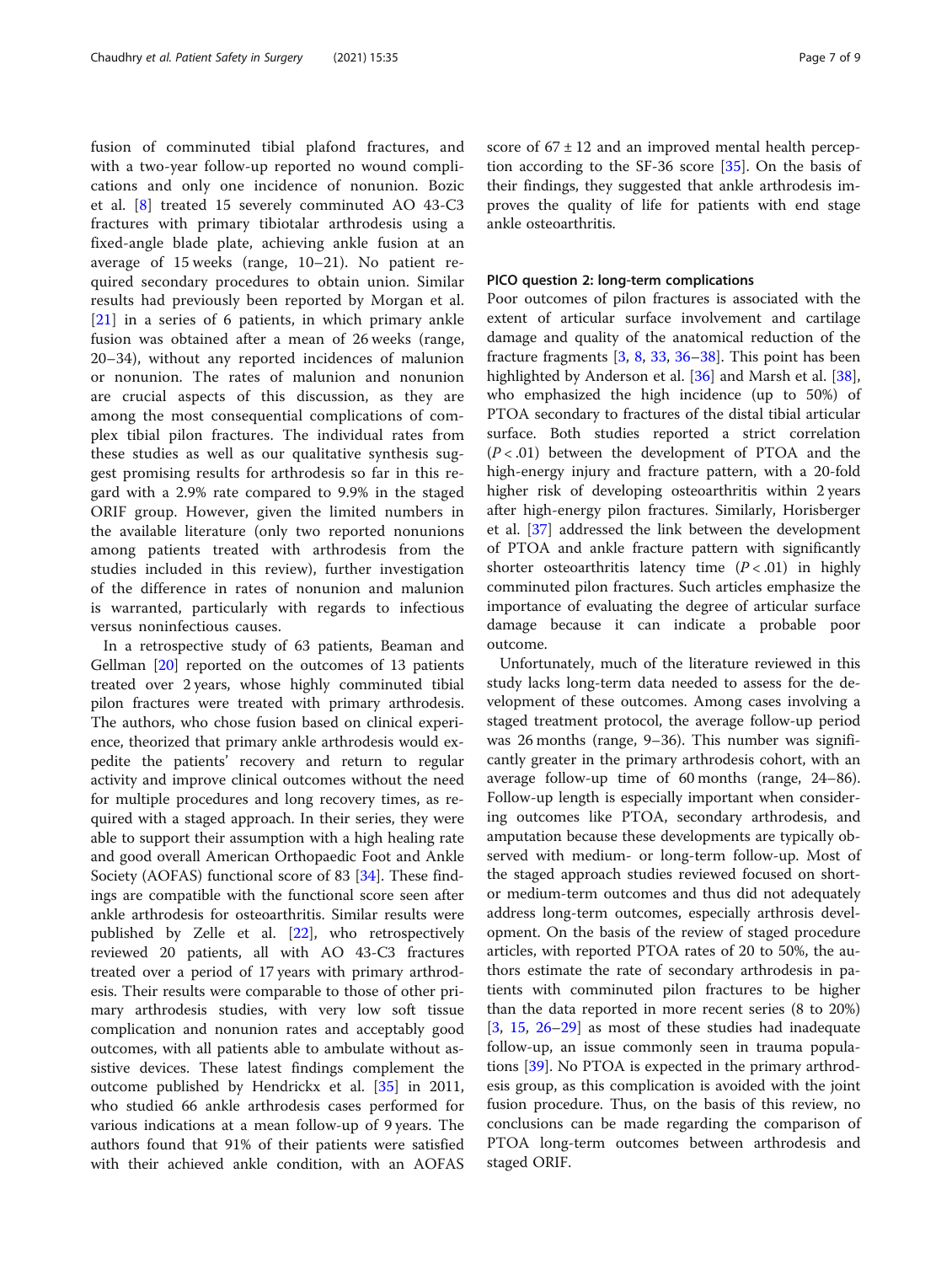#### <span id="page-8-0"></span>Limitations

The conclusions of this study are restricted by certain limitations, however. The arthrodesis group had a substantially higher proportion of patients with C3-type fractures in comparison to the staged ORIF group, which may represent a possible selection bias from the included studies and must be considered in any interpretation of the pooled results. Additionally, orthopaedic literature can be biased toward reporting positive outcomes [\[12](#page-9-0), [40](#page-9-0)–[44\]](#page-9-0). To educate their peers, surgeons tend to report methods that have led to good results, whereas most failures are not reported [[40](#page-9-0)]. As a result, a cursory review of the literature may suggest that these complicated fractures are characterized by good outcomes when in reality the outcomes are not as encouraging as described in previous studies [[44](#page-9-0)–[46](#page-9-0)]. As discussed above, the lack of long-term data also contributes to the limitations of this study. Finally, outcomes reporting was not homogeneous between the literature included in this review, further limiting the ability to consolidate data from multiple studies. Despite these limitations, the strengths of this study include the larger sample size permitted by the consolidation of multiple studies. Most studies in the literature are small studies or based at single institutions, leading a limited sample size. A pooled analysis is often the only way to generate larger sample sizes for populations with injuries as rare as AO 43-C3 pilon fractures.

#### Recommendations

Currently, staged ORIF is the recommended treatment for severely comminuted fractures of the tibial pilon, and although primary arthrodesis appears to be associated with lower morbidity and an acceptable success rate, the authors cannot make any definitive statement about the outcomes at present. The literature regarding outcomes of AO 43-C3 pilon fractures remains limited and lacks reports of long-term evaluation and PTOA, which can be difficult to evaluate with poor follow-up rates in trauma patients. Randomized clinical trials using universal and standardized reporting methods are needed to properly define the long-term outcomes and direct the care for these patients. On the basis of the available literature, similar studies should be performed for primary arthrodesis.

#### Abbreviations

PICO: population, intervention/exposure, comparison, outcomes; AO/ OTA: Arbeitsgemeinschaft für Osteosynthesefragen/Orthopaedic Trauma Association; ORIF: open reduction and internal fixation; PTOA: post-traumatic osteoarthritis; PRISMA: Preferred Reporting Items for Systematic Reviews and Meta-Analyses; RCTs: randomized controlled trials; MINORS: methodological index for non-randomized studies; AOFAS: American Orthopaedic Foot and Ankle Society

#### Acknowledgments

Not applicable.

#### Authors' contributions

E.A.H. designed this systematic review. Y.P.C., E.P., and H.H. performed the literature search and analysis of the data. Y.P.C. and E.A.H. drafted and wrote the final manuscript. P.F.S. was involved in the design and assisted revising the final manuscript. All authors read and approved the final version of this article.

#### Funding

There were no external funding sources for this study.

#### Availability of data and materials

Please contact the corresponding author for data requests.

#### Declarations

FDA clearance

Not applicable.

#### Ethics approval and consent to participate

Not applicable for a systematic review of the literature.

#### Consent for publication

Not applicable for a systematic review of the literature.

#### Competing interests

The authors declare no conflict of interest related to this study.

#### Author details

<sup>1</sup>Department of Orthopaedic Surgery, Philadelphia College of Osteopathic Medicine, Philadelphia, PA 19131, USA. <sup>2</sup>Department of Specialty Medicine Rocky Vista University, College of Osteopathic Medicine, Parker, CO 80134, USA.<sup>3</sup> Department of Orthopaedic Surgery, The Johns Hopkins University Johns Hopkins Bayview Medical Center, 4940 Eastern Ave. #A667, Baltimore, MD 21224, USA.

#### Received: 8 April 2021 Accepted: 25 May 2021 Published online: 18 October 2021

#### References

- 1. Boraiah S, Kemp TJ, Erwteman A, Lucas PA, Asprinio DE. Outcome following open reduction and internal fixation of open pilon fractures. J Bone Joint Surg Am. 2010;92(2):346–52. [https://doi.org/10.2106/JBJS.H.01678.](https://doi.org/10.2106/JBJS.H.01678)
- 2. Blauth M, Bastian L, Krettek C, Knop C, Evans S. Surgical options for the treatment of severe tibial pilon fractures: a study of three techniques. Orthop Trauma. 2001;15(3):153–60. [https://doi.org/10.1097/00005131-200103](https://doi.org/10.1097/00005131-200103000-00002) [000-00002](https://doi.org/10.1097/00005131-200103000-00002).
- 3. Borens O, Kloen P, Richmond J, Roederer G, Levine DS, Helfet DL. Minimally invasive treatment of pilon fractures with a low profile plate: preliminary results in 17 cases. Arch Orthop Trauma Surg. 2009;129(5):649–59. [https://](https://doi.org/10.1007/s00402-006-0219-1) [doi.org/10.1007/s00402-006-0219-1.](https://doi.org/10.1007/s00402-006-0219-1)
- 4. Muller ME, Allgower M, Schneider R, Willenegger H. Manual of internal fixation: techniques recommended by the AO-ASIF Group. 3rd ed. New York: Springer-Verlag; 1991. <https://doi.org/10.1007/978-3-662-02695-3>.
- 5. Martin JS, Marsh JL, Bonar SK, DeCoster TA, Found EM, Brandser EA. Assessment of the AO/ASIF fracture classification for the distal tibia. J Orthop Trauma. 1997;11(7):477–83. [https://doi.org/10.1097/00005131-19971](https://doi.org/10.1097/00005131-199710000-00004) [0000-00004.](https://doi.org/10.1097/00005131-199710000-00004)
- 6. Marsh JL, Slongo TF, Agel J, Broderick JS, Creevey W, DeCoster TA, et al. Fracture and dislocation classification compendium - 2007: Orthopaedic trauma association classification, database and outcomes committee. J Orthop Trauma. 2007;21(10 Suppl):S1–S133. [https://doi.org/10.1097/](https://doi.org/10.1097/00005131-200711101-00001) [00005131-200711101-00001.](https://doi.org/10.1097/00005131-200711101-00001)
- 7. Orthopaedic Trauma Association Committee for Coding and Classification. Fracture and dislocation compendium. J Orthop Trauma. 1996;10:v-154.
- 8. Bozic V, Thordarson DB, Hertz J. Ankle fusion for definitive management of non-reconstructable pilon fractures. Foot Ankle Int. 2008;29(9):914–8. [https://](https://doi.org/10.3113/FAI.2008.0914) [doi.org/10.3113/FAI.2008.0914.](https://doi.org/10.3113/FAI.2008.0914)
- 9. Matthews S. (iii) fractures of the tibial pilon. Orthop Trauma. 2012;26(3):171– 5. <https://doi.org/10.1016/j.mporth.2012.06.004>.
- 10. Liporace FA, Yoon RS. Decisions and staging leading to definitive open management of pilon fractures: where have we come from and where are